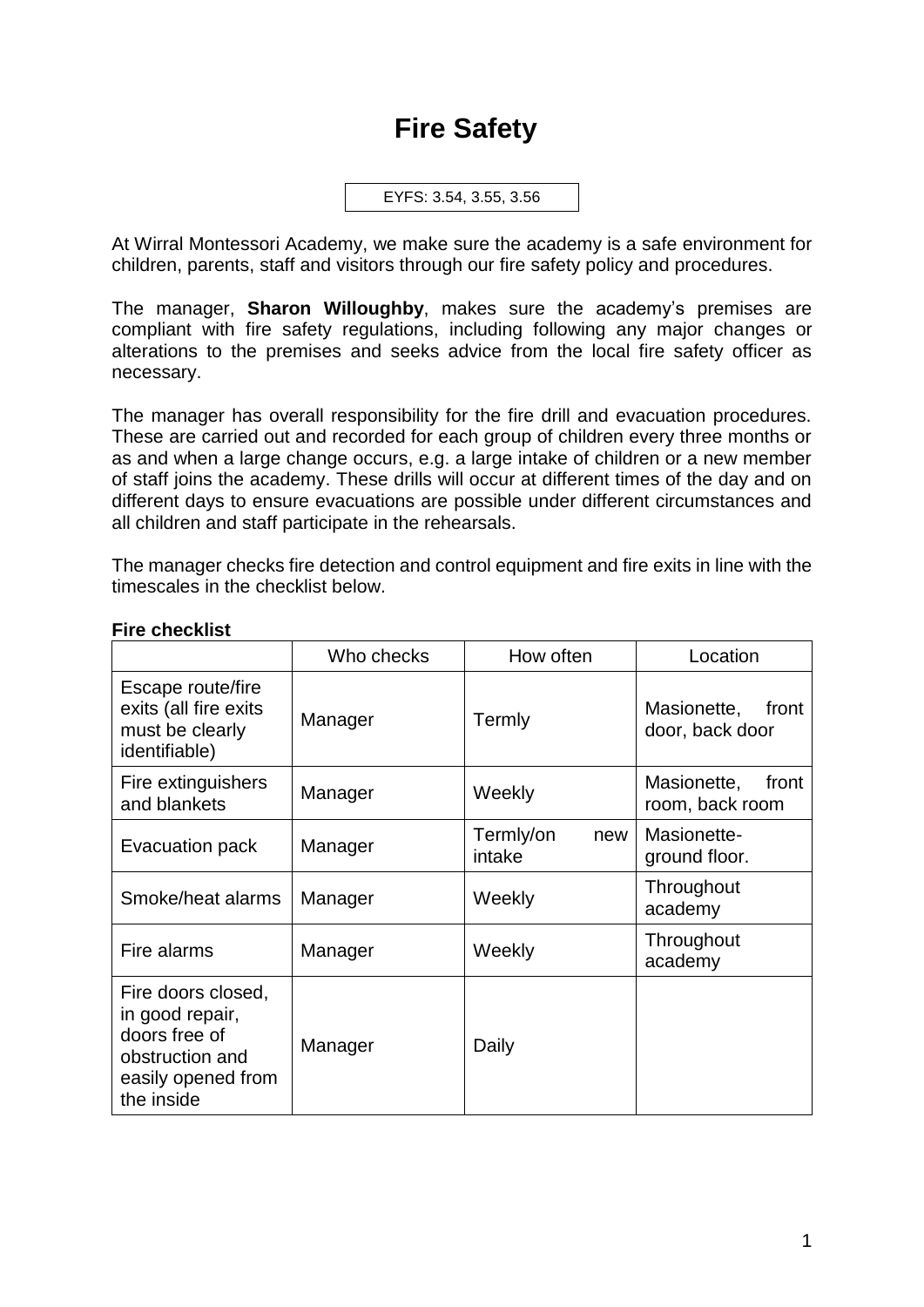## **Registration**

An accurate record of all staff and children present in the building must be kept at all times and children/staff must be marked in and out on arrival and departure. An accurate record of visitors must be kept in the visitor's book. These records must be taken out along with the register and emergency contacts list in the event of a fire.

### **No smoking policy**

The academy operates a strict no smoking policy – please see this separate policy for details.

## **Fire drill procedure**

On discovering a fire:

- Calmly raise the alarm by \*blowing the whistle/\*ringing the bell/\*breaking the alarm glass
- Immediately evacuate the building under guidance from the manager on duty
- Using the nearest accessible exit lead the children out, assemble in the car park of Maritime House
- Close all doors behind you wherever possible
- Children who may have mobility difficulties will be given assistance and if necessary carried out to the assembly point.
- Do not stop to collect personal belongings on evacuating the building
- Do not attempt to go back in and fight the fire
- Do not attempt to go back in if any children or adults are not accounted for
- Wait for emergency services and report any unaccounted persons to the fire service/police.

If you are unable to evacuate safely:

- Stay where you are safe
- Keep the children calm and together
- Wherever possible alert the manager of your location and the identity of the children and other adults with you.

The manager is to:

- Pick up the children's register, staff register, mobile phone, keys, visitor book and fire bag/evacuation pack (containing emergency contacts list and blankets)
- Telephone emergency services: dial 999 and ask for the fire service
- In the fire assembly point area the car park of Maritime House, check the children against the register
- Account for all adults: staff and visitors
- Advise the fire service of anyone missing and possible locations and respond to any other questions they may have.

#### **Remember**

- Do not stop to collect personal belongings on evacuating the building
- Do not attempt to go back in and fight the fire
- Do not attempt to go back in if any children or adults are not accounted for.